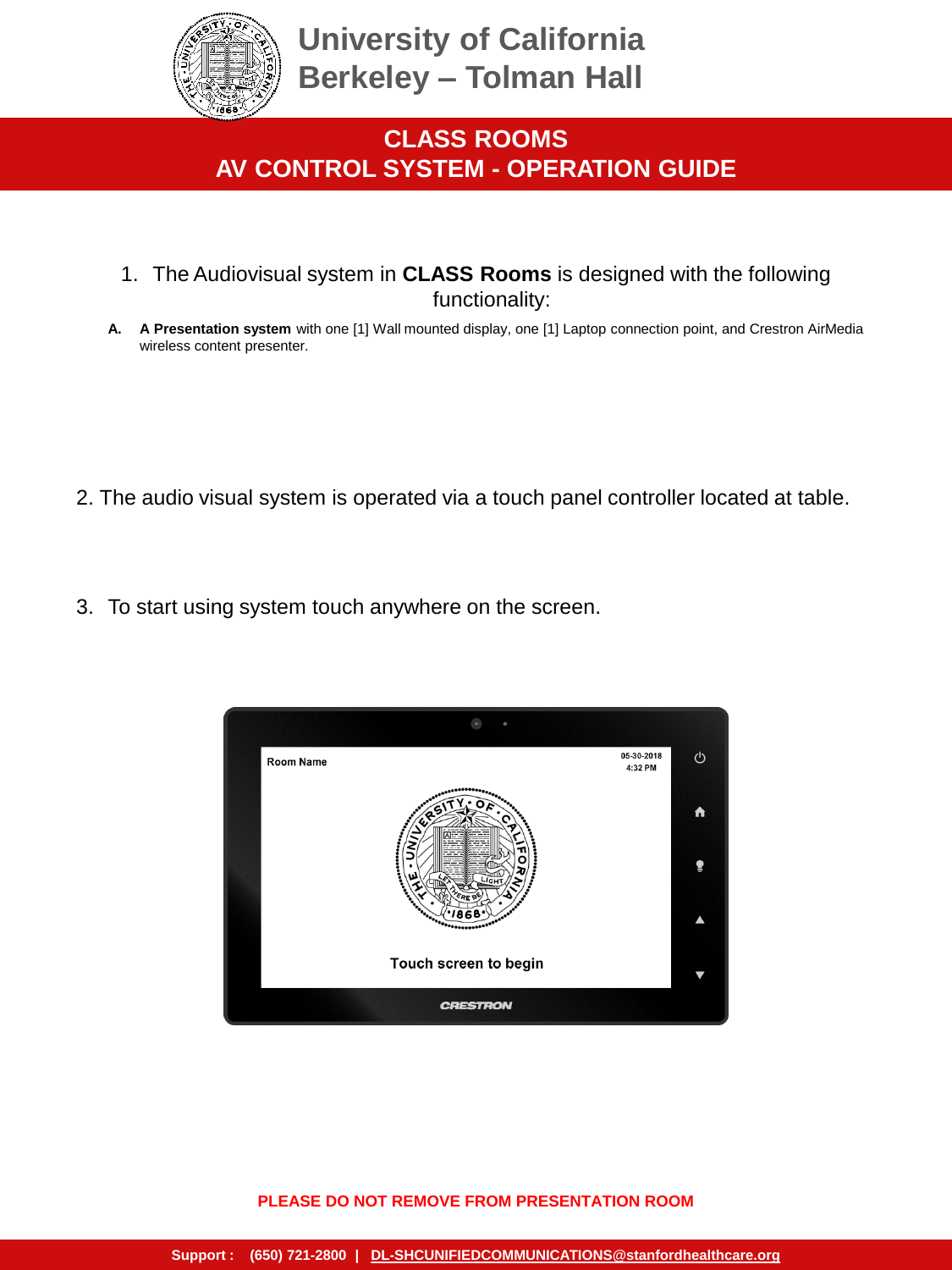

No matter where you are on the touch panel, there are certain items that will always remain in the same location.

### **1. TOOLBAR**

The Toolbar will always appear along the bottom of the touch panel. The Toolbar contains Audio Control icons, settings icons, and room modes icons.

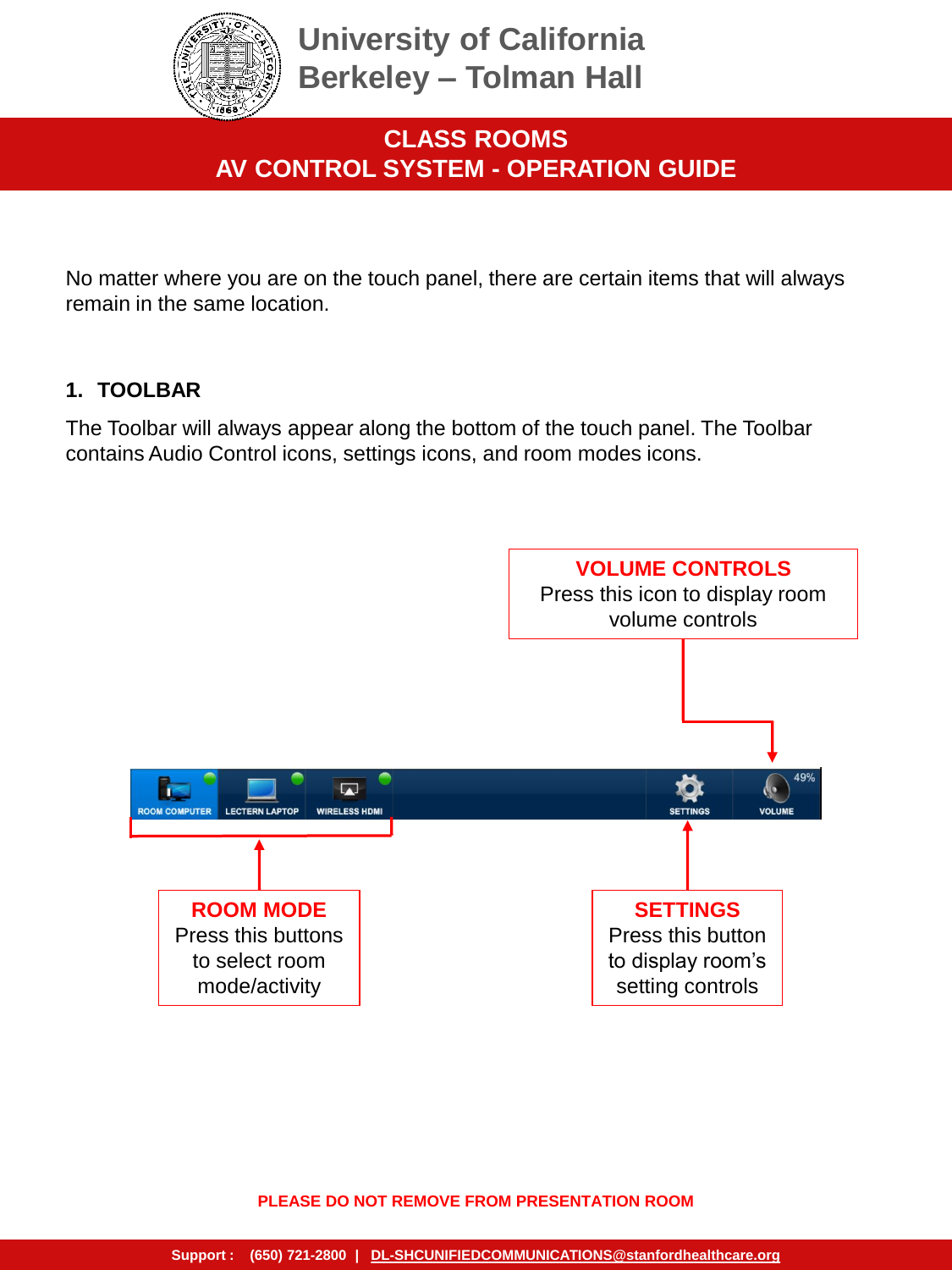

**CLASS ROOMS AV CONTROL SYSTEM - OPERATION GUIDE**

### **2. SIDE BUTTONS**

The touch controller has side buttons that are used to control audio video system

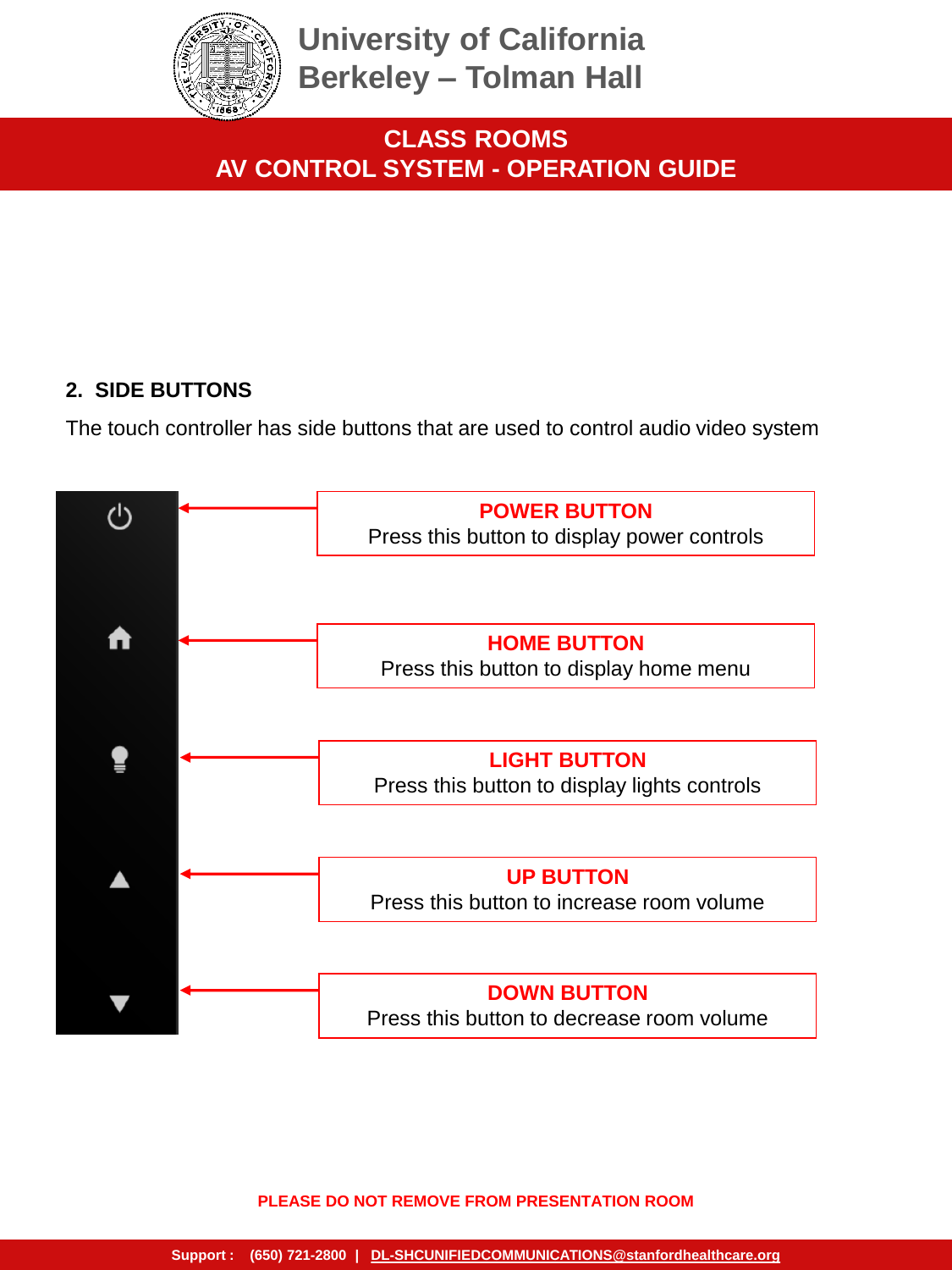

**CLASS ROOMS AV CONTROL SYSTEM - OPERATION GUIDE**

# **ROOM VOLUME CONTROLS**





1. Press the, **inclume** icon from the bottom of the

screen to display volume controls.

- 2. Press up/down/mute icons to adjust room or microphone volume levels.
- controls page.



3. Press the, **ightarrow** icon to close volume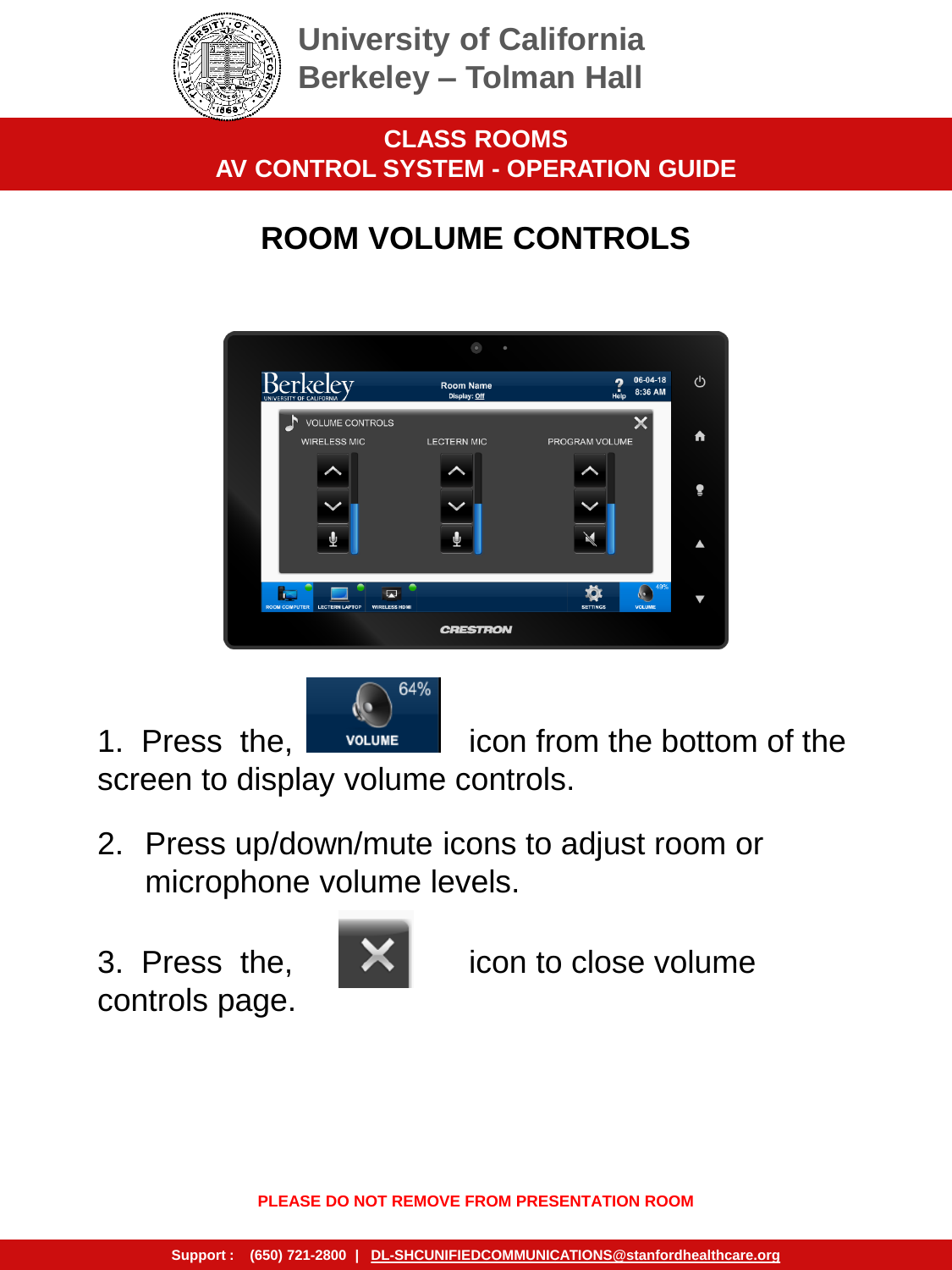

# **ROOM SETTINGS - PROJECTOR CONTROLS**

|                                               | $\sim$                          | $\bullet$     |                 |                      |   |  |  |
|-----------------------------------------------|---------------------------------|---------------|-----------------|----------------------|---|--|--|
| Berkeley                                      | <b>ROOM NAME</b><br>Display: On |               | 2<br>Help       | 07-03-18<br>12:22 PM | ↺ |  |  |
| <b>III O PROJECTOR CONTROLS</b>               | MATRIX ROUTING                  |               |                 |                      |   |  |  |
|                                               |                                 |               |                 |                      | A |  |  |
|                                               | POWER IS<br><b>PROJECTOR</b>    | <b>SCREEN</b> |                 |                      | ❣ |  |  |
|                                               | <b>TURN OFF</b>                 |               |                 |                      |   |  |  |
| <b>ROOM COMPUTER</b><br><b>LECTERN LAPTOP</b> | PV.<br><b>WIRELESS HDMI</b>     |               | <b>SETTINGS</b> | 0%<br>b<br>VOLUME    |   |  |  |
| <b>CRESTRON</b>                               |                                 |               |                 |                      |   |  |  |



- 2. Press on/off icons to control power of the display.
- 3. Press up/down buttons to lower or raise screen.



3. Press the,  $\frac{1}{\sqrt{2}}$  icon once again to close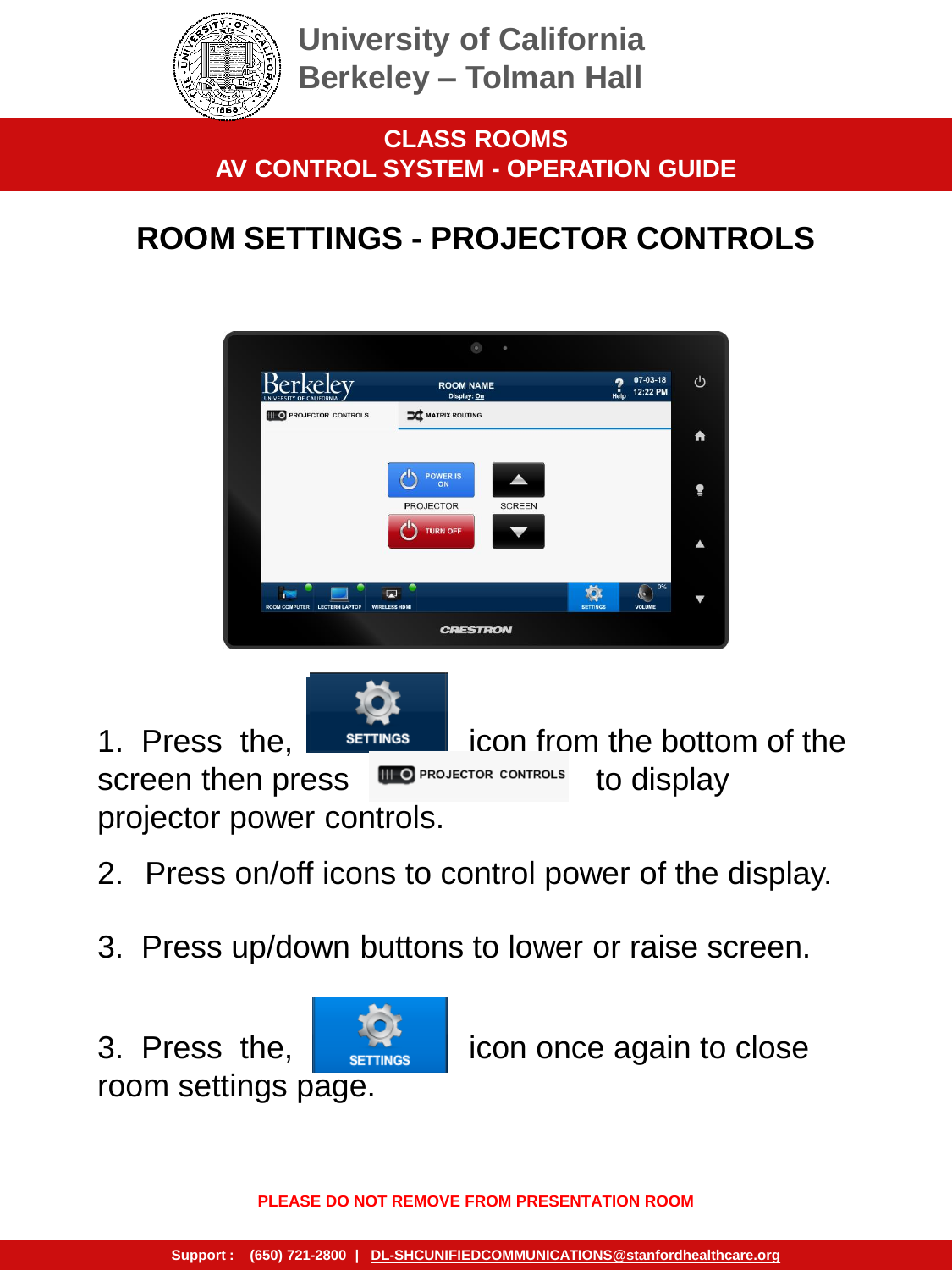

**CLASS ROOMS AV CONTROL SYSTEM - OPERATION GUIDE**

# **ROOM SETTINGS – MATRIX CONTROLS**





1. Press the,  $\overline{\phantom{a}}$  serrings icon from the bottom of the screen then press  $\mathbf{R}^{\text{max}$  matrix routing to display matrix

2. First select a source (top row) you wish route then select destination where you wish to see/hear selected source.

room settings page.

routing controls.

3. Press the,  $\frac{1}{2}$  icon once again to close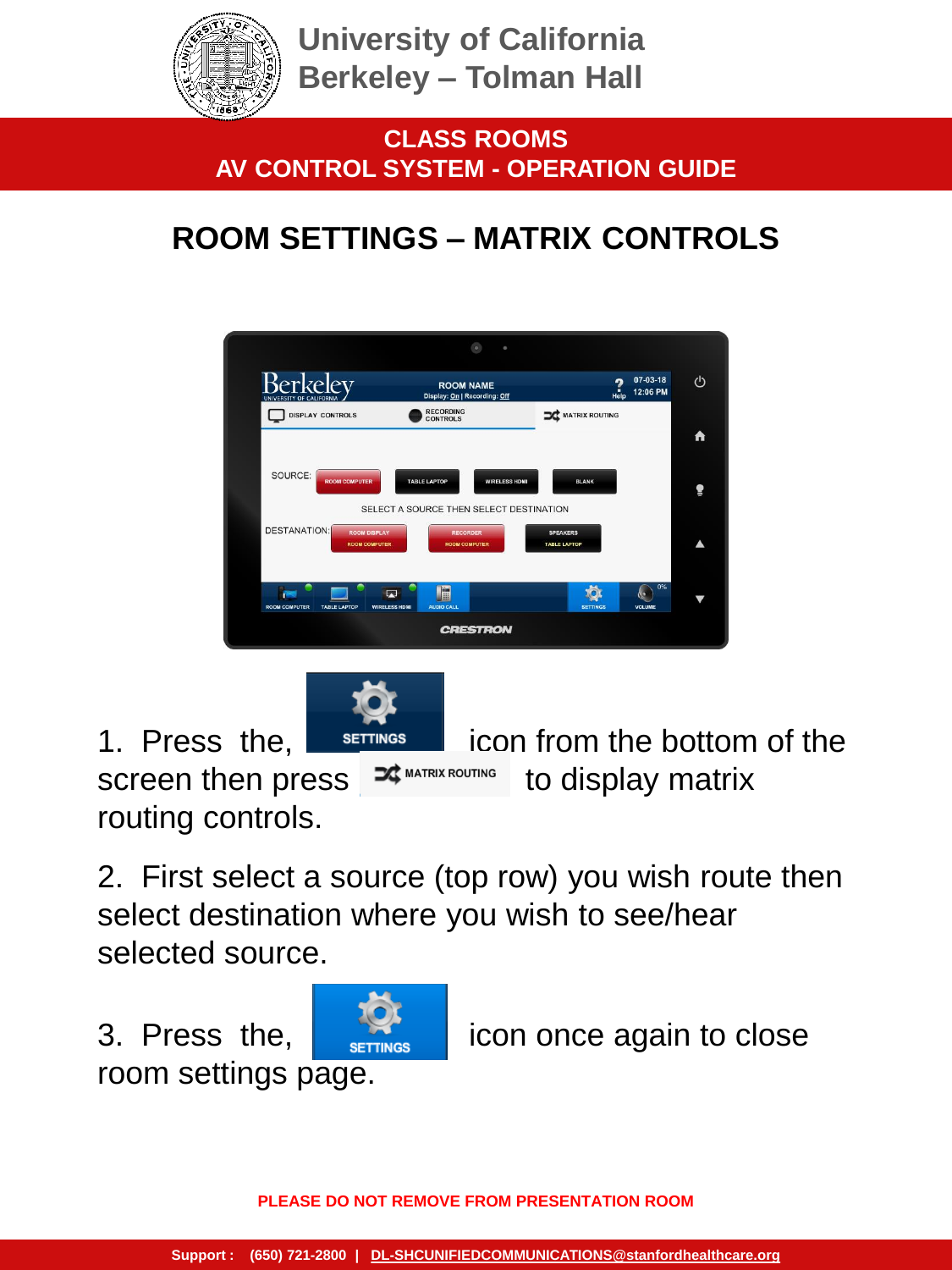

## **CLASS ROOMS AV CONTROL SYSTEM - OPERATION GUIDE**

## **ROOM SHUTDOWN**



1. Press the, **button** on side of the touch controller to display shutdown page.

page.



2. Press the, **X** icon to close shutdown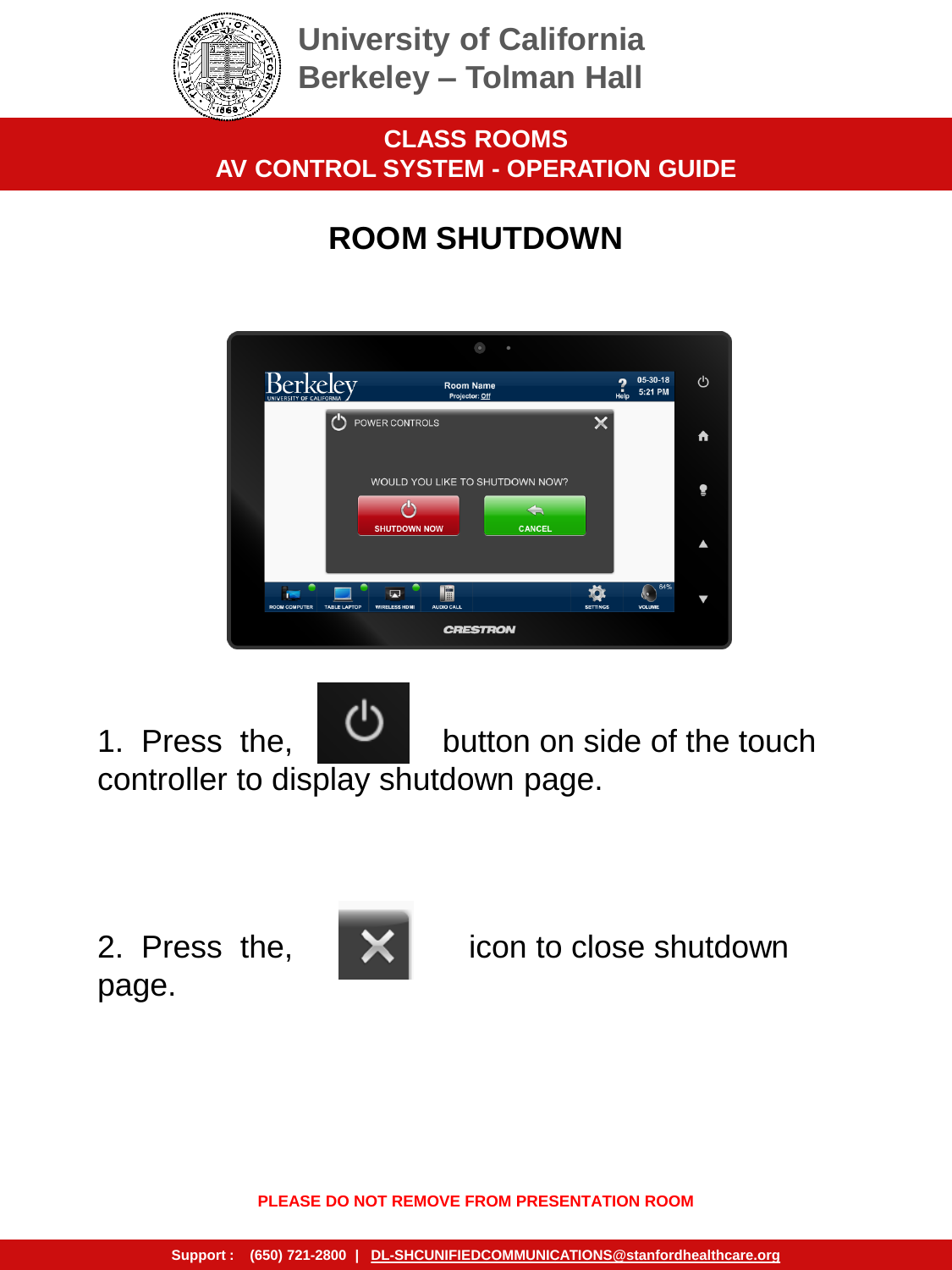

## **CLASS ROOMS AV CONTROL SYSTEM - OPERATION GUIDE**

## **HOME MENU**



1. Press the, **button** on side of the touch controller to display home menu page.



## 2. Select the room mode you wish to engage.

(same modes always available at toolbar in left bottom part of the screen)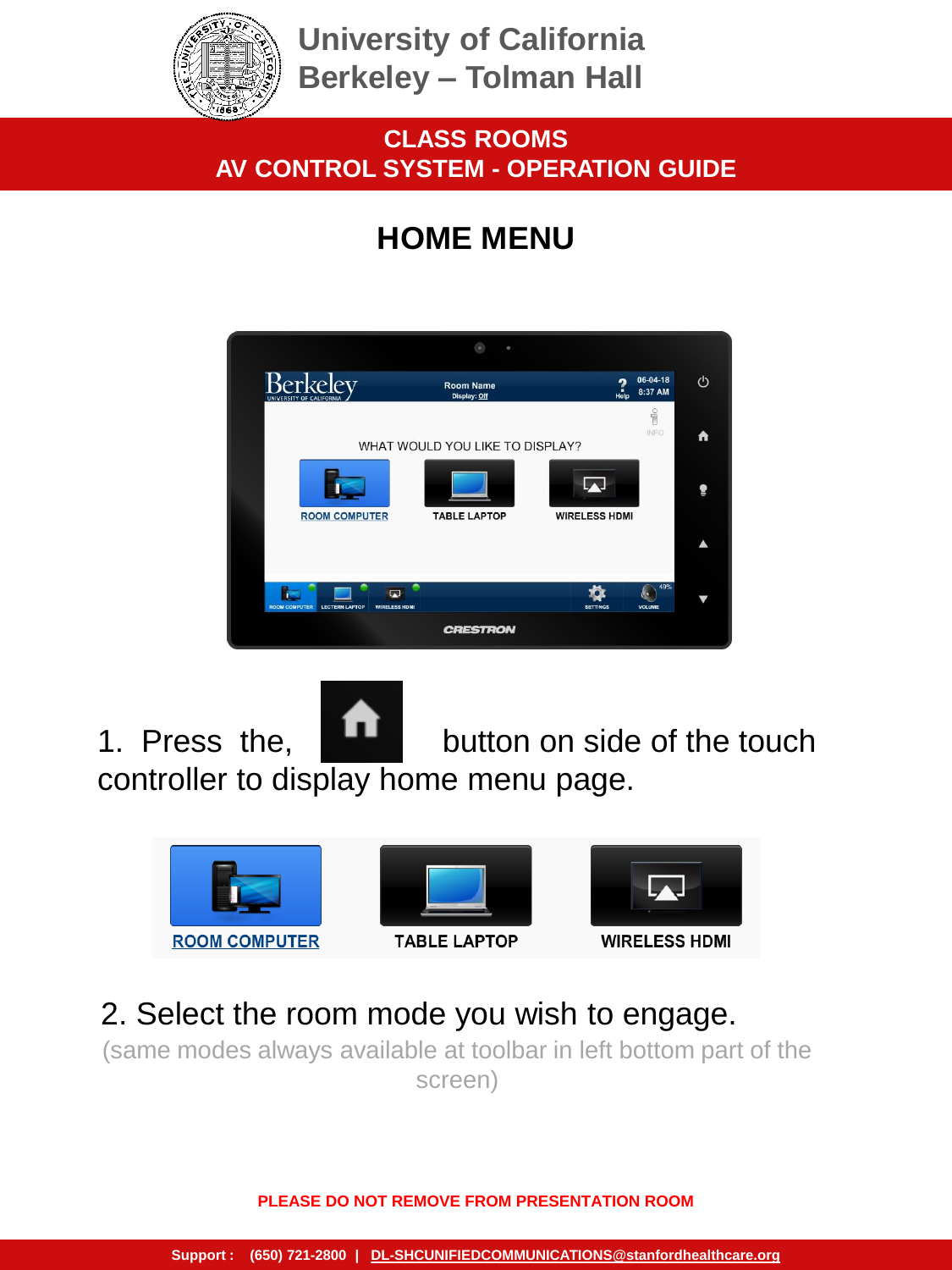

## **LARGE MEETING ROOMS AV CONTROL SYSTEM - OPERATION GUIDE**

# **LIGHTING CONTROL**

|                                             |                                                  | $\bullet$                      | $\circ$         |                                              |    |  |  |
|---------------------------------------------|--------------------------------------------------|--------------------------------|-----------------|----------------------------------------------|----|--|--|
| <b>Berkelev</b><br>UNIVERSITY OF CALIFORNIA |                                                  | <b>Blank</b><br>Projector: Off |                 | 05-31-18<br>$\frac{2}{\text{He}}$<br>7:30 AM | U  |  |  |
|                                             | <b>LIGHT CONTROLS</b>                            |                                |                 |                                              | A  |  |  |
|                                             |                                                  | Ð<br>Preset 1<br>Preset 2      |                 |                                              |    |  |  |
|                                             |                                                  | Preset 3                       |                 |                                              | Չ  |  |  |
|                                             |                                                  | Preset 4<br>Preset 5           |                 |                                              | ▲  |  |  |
|                                             |                                                  |                                |                 |                                              | 0% |  |  |
| <b>ROOM COMPUTER</b>                        | 闁<br><b>WIRELESS HDMI</b><br><b>TABLE LAPTOP</b> | E<br>AUDIO CALL                | <b>SETTINGS</b> | ķ.<br>VOLUME                                 | ₩  |  |  |
| <b>CRESTRON</b>                             |                                                  |                                |                 |                                              |    |  |  |

1. Press the,  $\frac{1}{2}$  button on side of the touch controller to display lighting control page.

2. Select desired lighting preset.

controls page.



3. Press the,  $\left\lfloor \bigwedge \right\rfloor$  icon to close lighting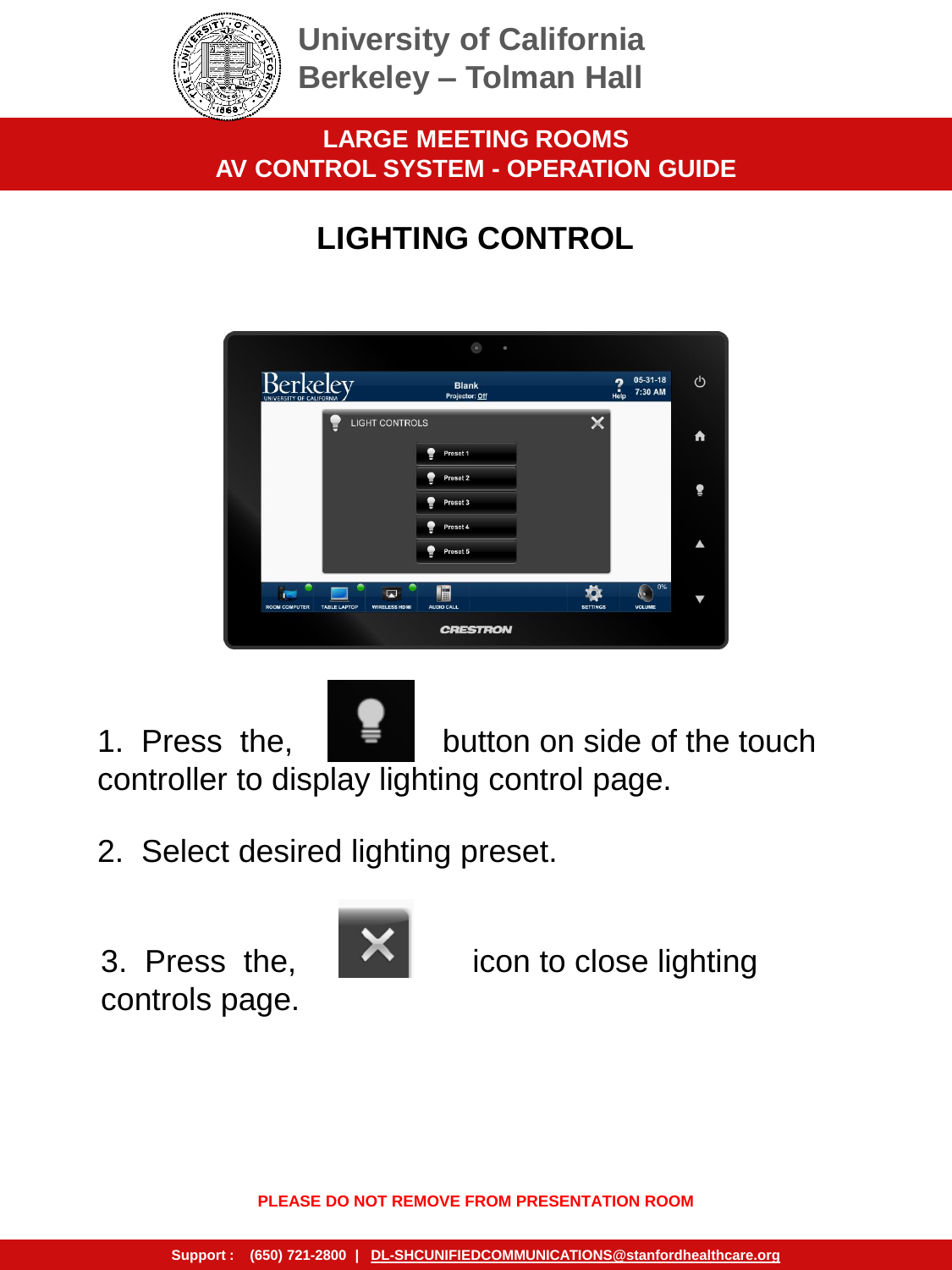

**CLASS ROOMS AV CONTROL SYSTEM - OPERATION GUIDE**

## **PRESENT ROOM COMPUTER**



1. Press "ROOM COMPUTER" icon from home menu or toolbar to display room computer on the projection screen.

(Touch controller will display page above)

2. Press the, **inforce** icon to display more information about room computer.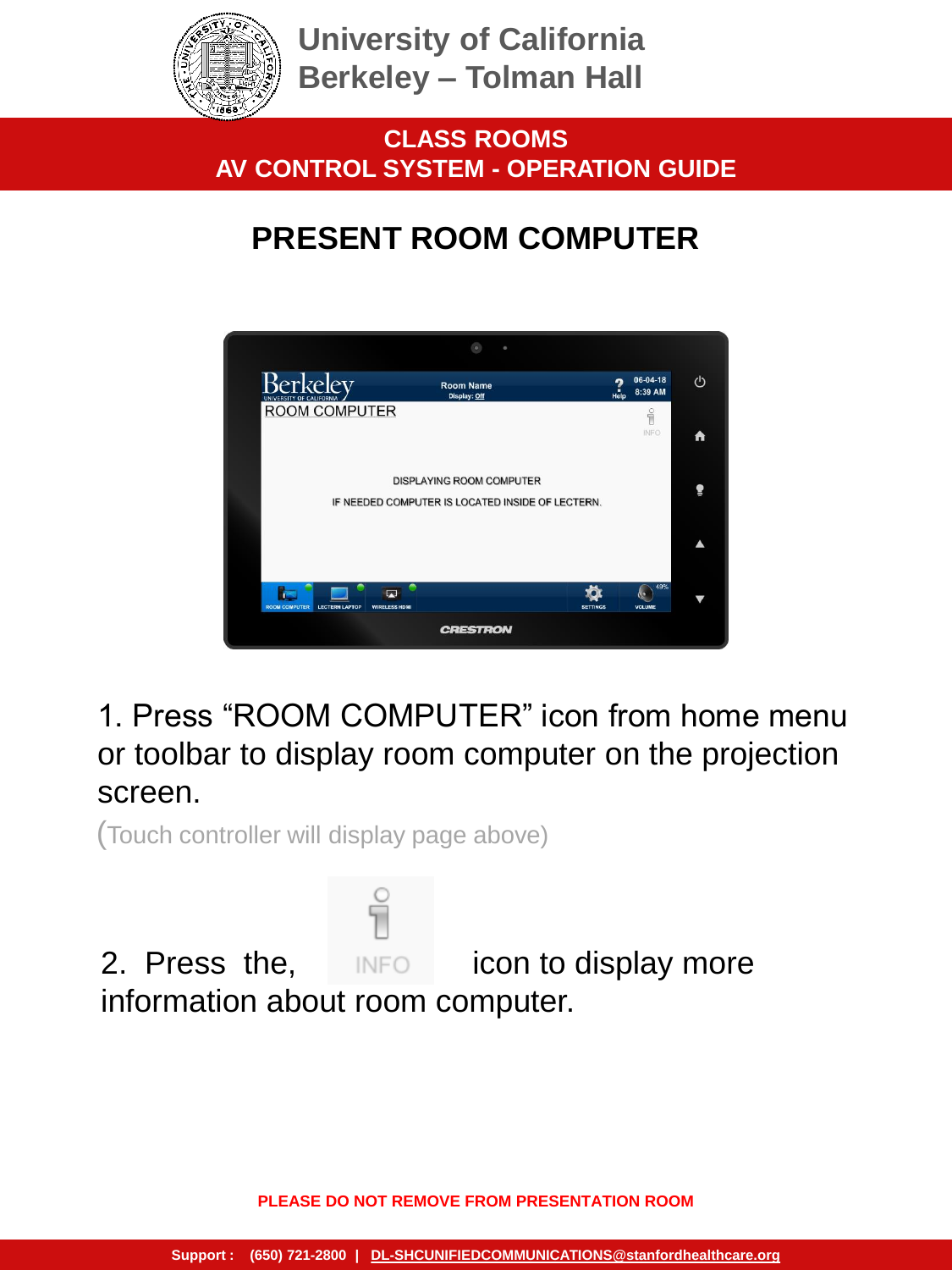

**CLASS ROOMS AV CONTROL SYSTEM - OPERATION GUIDE**

## **PRESENT TABLE LAPTOP CONNECTION**



1. Press "TABLE LAPTOP" icon from home menu or toolbar to display table laptop connection on the display.

(Touch controller will display page above)

2. Connect your device to HDMI, Display Port or VGA cable at table.

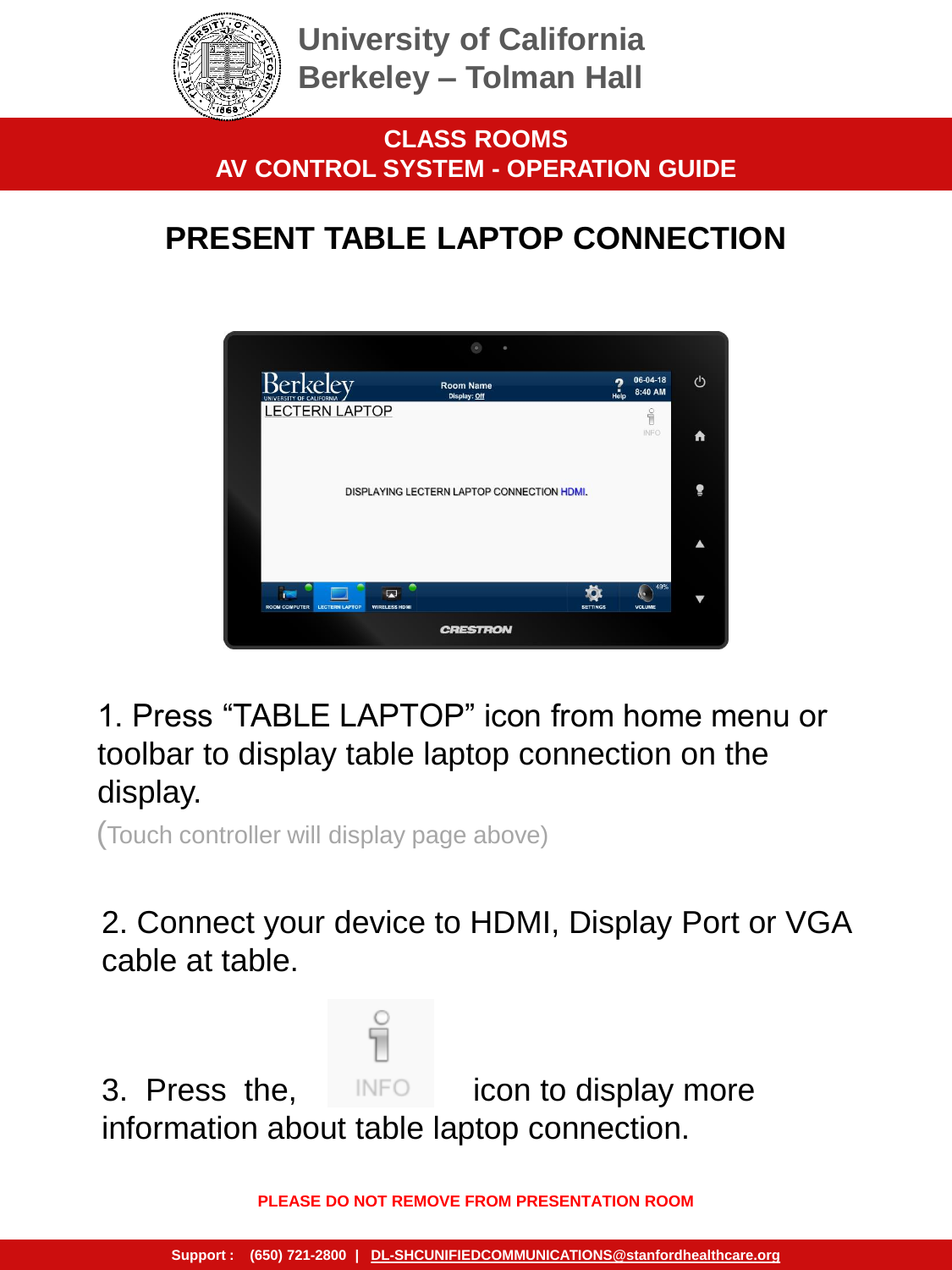

## **PRESENT USING WIRELSESS HDMI PRESENTER**



1. Press "WIRELESS HDMI" icon from home menu or toolbar to display content from your device using wireless HDMI presenter on the display.

(Touch controller will display page above)

2.Follow step-by-step instruction on display to display content from your device on the display.

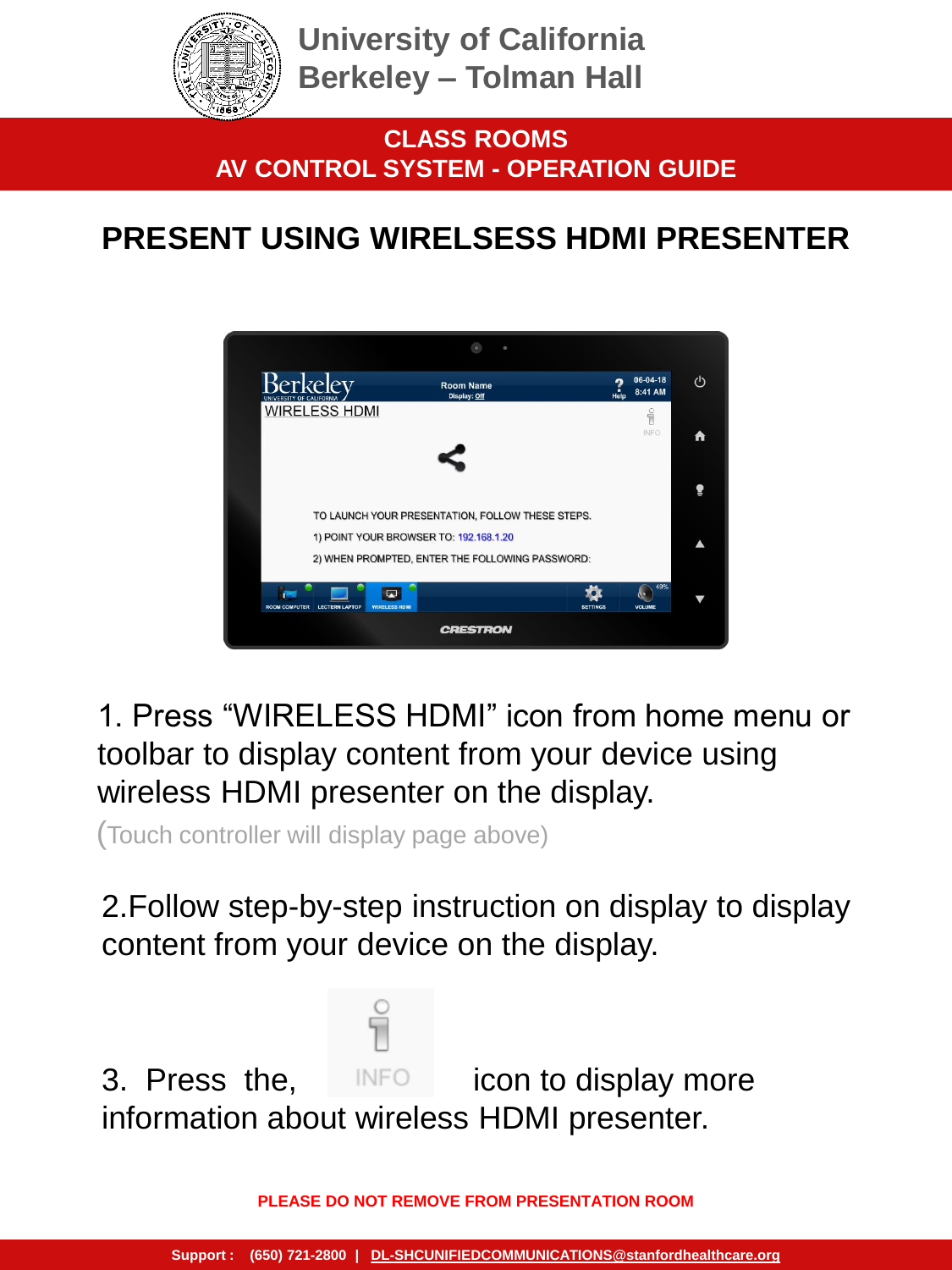

**CLASS ROOMS AV CONTROL SYSTEM - OPERATION GUIDE**

# **MAKE AN AUDIO CALL**



1. Press "AUDIO CALL" icon from home menu or toolbar to make an audio call using built in speakers and microphones.

(Touch controller will display page above)

2. Using keypad icons enter a number you wish to dial and press dial icon to make call

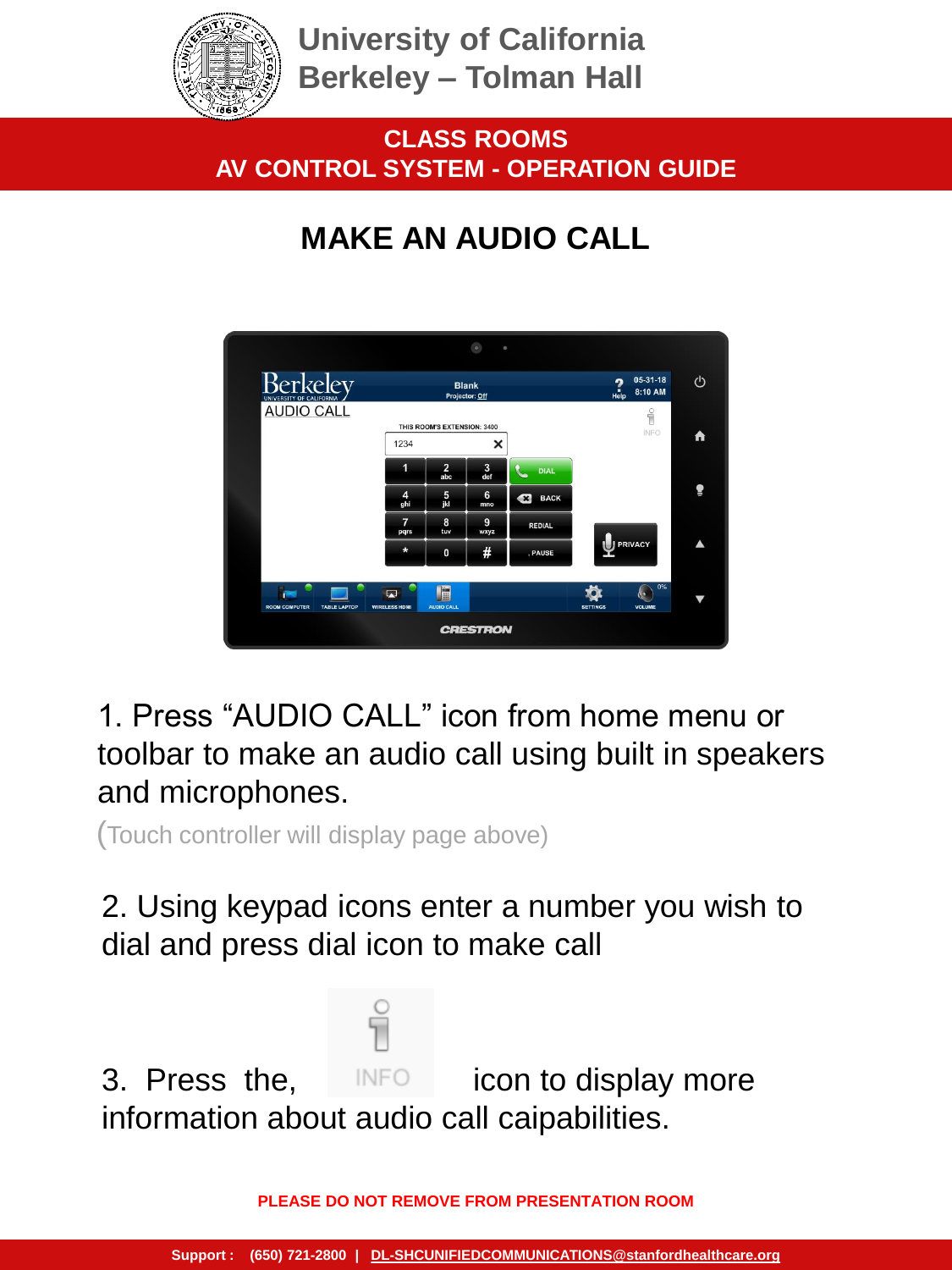

**CLASS ROOMS AV CONTROL SYSTEM - OPERATION GUIDE**

# **VIDEO CALL - ROOM COMPUTER**



1. Press "ROOM COMPUTER" icon from home menu or toolbar to display room computer on the projection screen.

(Touch controller will display page above)

## 2. Start video conference session using your conferencing software (e.g. Zoom, Bluejeans, etc.)

3. Once connected, far end participants will hear you through the ceiling microphones and far end participants will be heard through the room speakers.